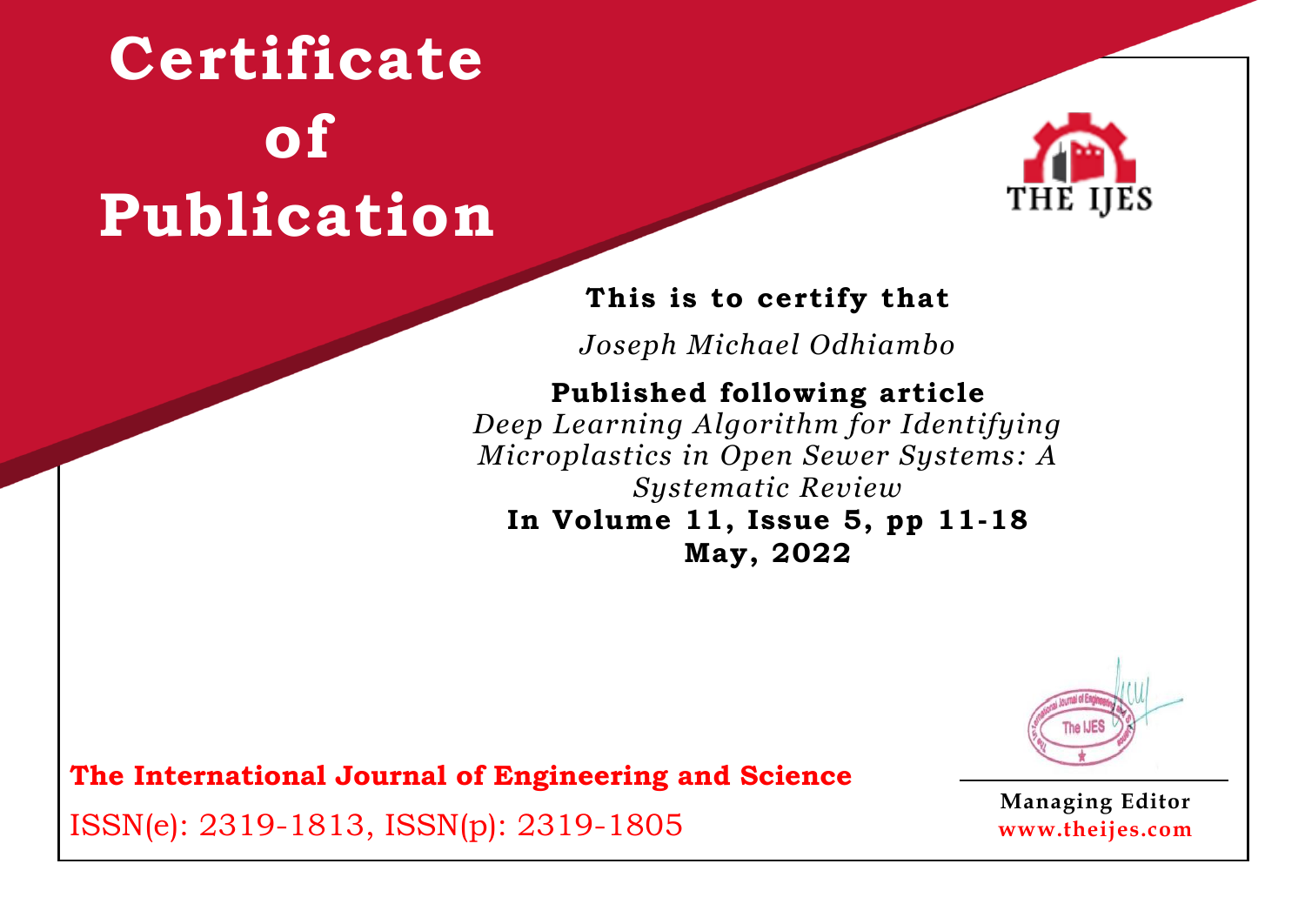

#### **This is to certify that**

*Dr. Mgala Mvurya*

### **Published following article**

*Deep Learning Algorithm for Identifying Microplastics in Open Sewer Systems: A Systematic Review* **In Volume 11, Issue 5, pp 11-18**

**May, 2022**



**The International Journal of Engineering and Science**

ISSN(e): 2319-1813, ISSN(p): 2319-1805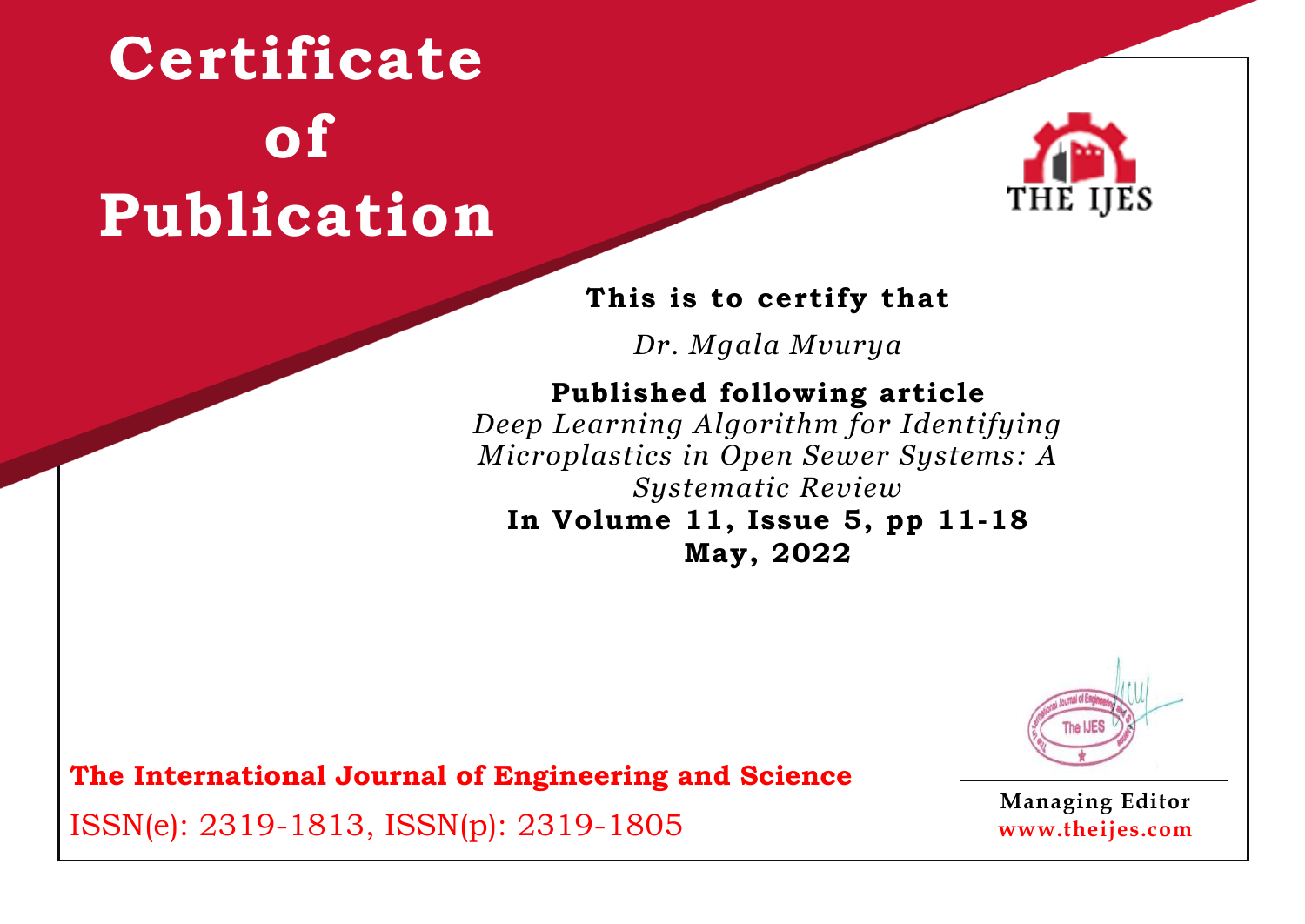

#### **This is to certify that**

*Dr. Anthony Luvanda*

### **Published following article**

*Deep Learning Algorithm for Identifying Microplastics in Open Sewer Systems: A Systematic Review* **In Volume 11, Issue 5, pp 11-18**

**May, 2022**



**The International Journal of Engineering and Science**

ISSN(e): 2319-1813, ISSN(p): 2319-1805